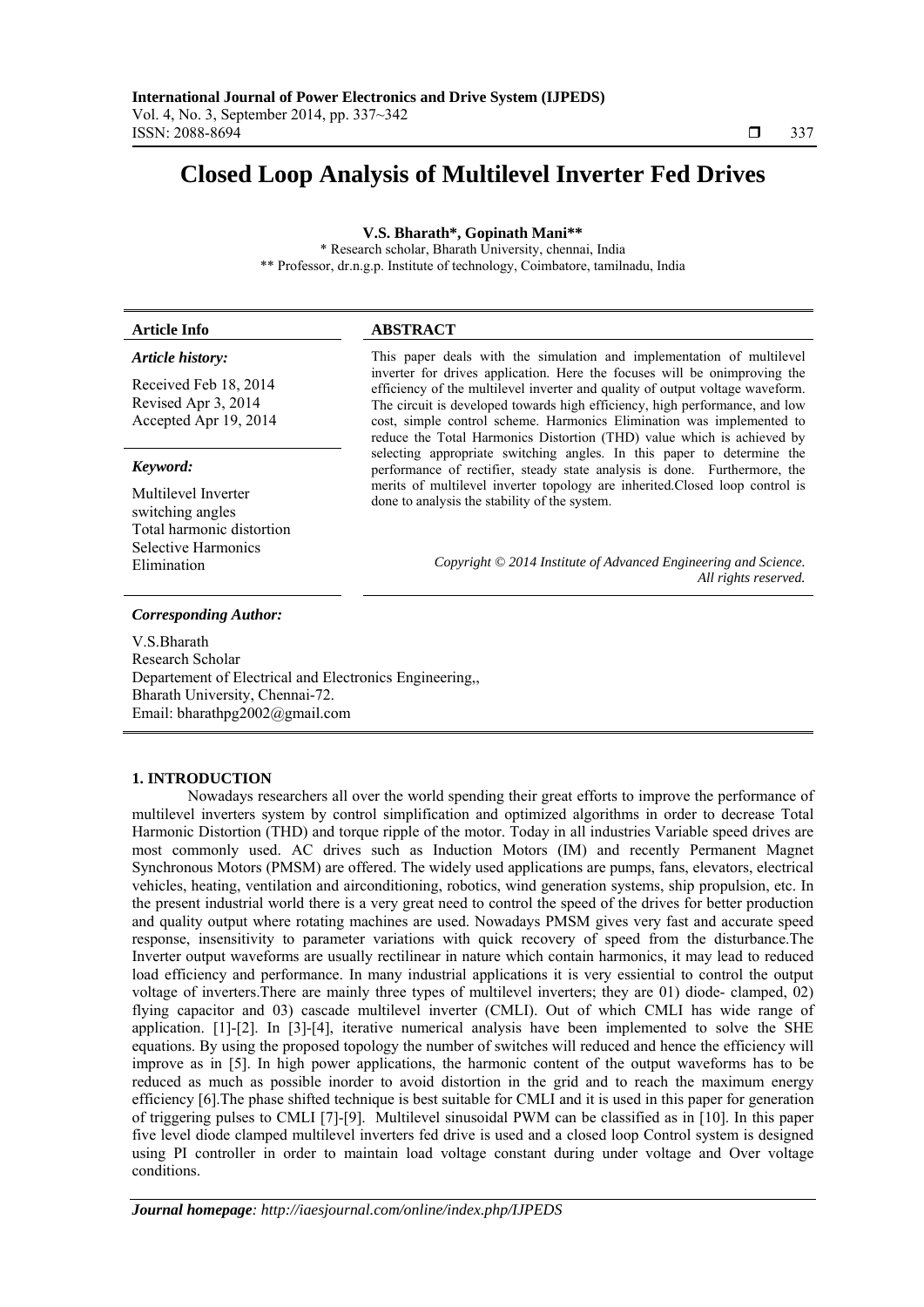#### **2. MULTILEVEL INVERTER**

According to research, the first multilevel inverter wasdesigned in the year 1975 and it was a cascade inverter with diodes blocking the source of the circuit. This inverter was later derived into theDiode Clamped Multilevel Inverter, also called Neutral-PointClamped Inverter. In the NPCMLI topology the voltage clamping diodes is used which is an essential one.

The main aim of the modulation strategy of multilevel inverters is to synthesize the output voltage as close aspossible to the sinusoidal based waveform. In research work lot of modulation techniques are interduced for harmonic reduction and switching loss minimization. This modulation method which is used in multilevel inverters can be classified according to switching frequency of the system. The methods that work with high switching frequency have more commutations for the power semiconductors in one period of the fundamental outputvoltage of inverter. A very popular method in industrial applications is the classic carrier-based sinusoidal PWM (SPWM) that uses the phase-shifting technique to reduce the harmonics in the load voltage. Another interesting alternative is the SVM strategy which is used in three-level inverters. A common DC-bus is divided by an even value, depending on the number of voltage evels in the inverter circuit, of bulk capacitors in series with a neutral point in the middle of the line. The diode-clamped mulilevel inverter uses capacitors in series to divide equally the dcbus voltage into anequal set of voltage levels of the system. To generate m levels ofthe phase voltage, an m-level diode-clamp inverter needs m-1level capacitors on the dc bus system. A Multilevel inverter is shown in Figure 1. The dc bus consists of four capacitors. They are listed as C1, C2, C3, and C4. For a dc bus voltage Vdc, the voltage across each capacitor is Vdc/4, and each device voltage stress will be limited to one capacitor voltage level, Vdc/4, through clamping diodes. In the inverter system DCMI output voltage synthesis is relatively consider as straight forward. In general to explain how the staircasevoltage is synthesized, point O is considered as the outputphase voltage, this is considered as the reference point. The multilevel inverter is shown in Figure 1 which have five switch combinations to generatefive level voltages across A and O. Table 1 shows that the phase voltage level and their corresponding switch states. From Table 1, state 1 represents that the switch is on and state 0 representsthe switch is off. Therefore in each phase a set of four adjacentswitches is on at any given time. Thefour complimentaryswitch pairs exist in each phase, they are listed as Sa1 to Sa'1, Sa2 to Sa'2, Sa3 to Sa'3and finally Sa4 to Sa' 4.



Figure 1. Multilevel Inverter

| Table 1. Switching stage |  |  |
|--------------------------|--|--|
|--------------------------|--|--|

|                    |          | <b>Switch State</b> |          |          |           |          |           |           |  |  |  |
|--------------------|----------|---------------------|----------|----------|-----------|----------|-----------|-----------|--|--|--|
| O/P<br>Vo          | $S_{a1}$ | $S_{a2}$            | $S_{a3}$ | $S_{a4}$ | $S_{a'1}$ | $S_{a2}$ | $S_{a'3}$ | $S_{a'4}$ |  |  |  |
| $V_5 = V_{dc}$     |          |                     |          |          | $\theta$  | $\theta$ | $\theta$  | 0         |  |  |  |
| $V_4 = 3V_{dc}/4$  | $\Omega$ |                     |          |          |           | $\Omega$ | $\theta$  | 0         |  |  |  |
| $V_3 = V_{dc}/2$   | $\theta$ | $\mathbf{0}$        |          |          |           |          | $\theta$  | 0         |  |  |  |
| $V_2 = V_{dc} / 4$ | $\theta$ | $\mathbf{0}$        | $\Omega$ |          |           |          |           | 0         |  |  |  |
| $V_1 = 0$          | $\Omega$ | $\theta$            | $\theta$ | $\Omega$ |           |          |           |           |  |  |  |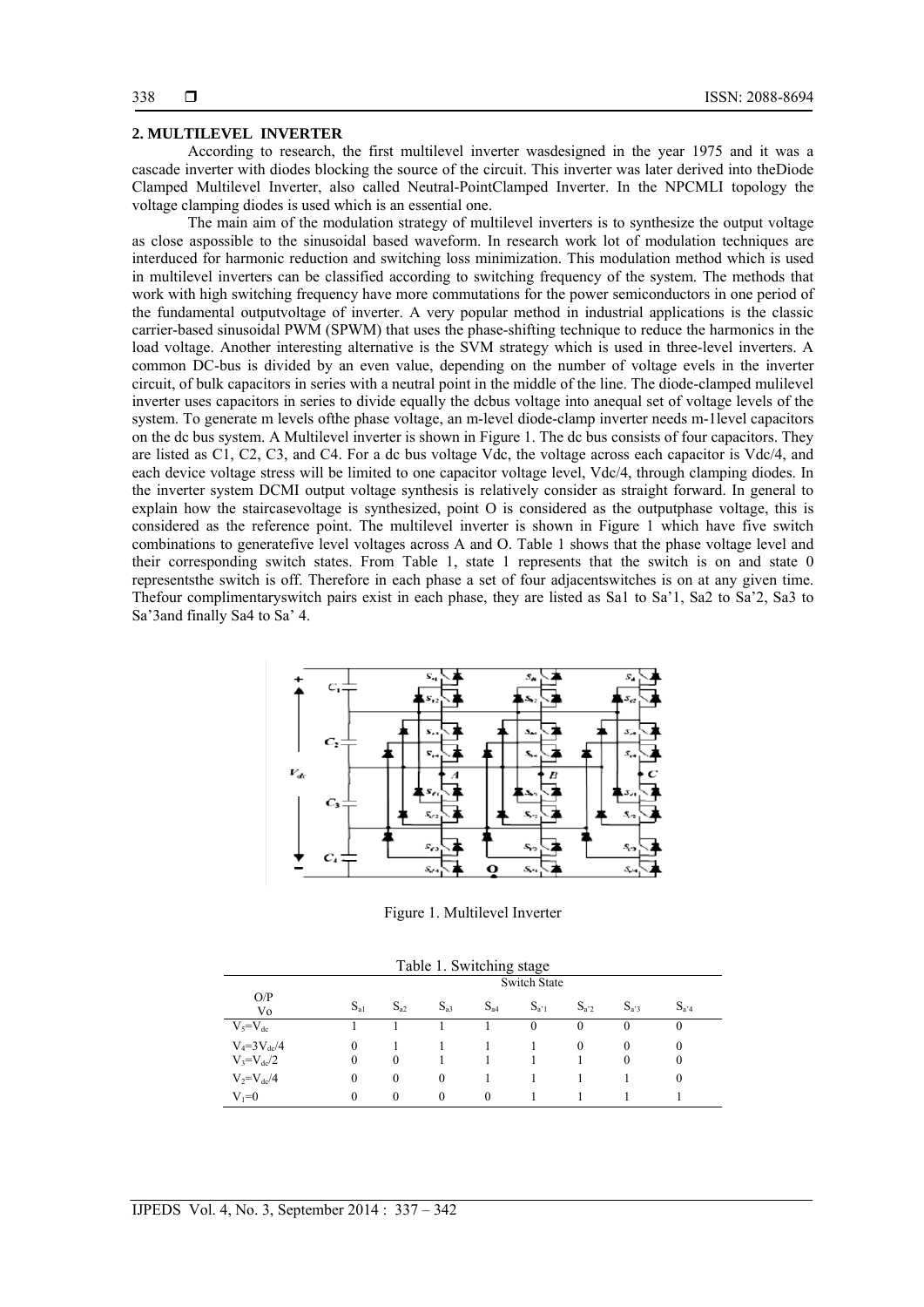Selective Harmonic Elimination (SHE) technique for one phase inverters is one of the options for inverters to reduce some harmonics and set the cut frequency of a low- pass filter with a higher value to reduce the size of inductances and capacitances of the filter. Even some harmonics can be eliminated, the total harmonic distortion could increase. Multilevel inverters provide a less THD than other inverters and it can improve with more levels added. One of the drawbacks is the calculation of the switching angles since the more levels are needed, more angles must be calculated and more time is spent in calculation. The RMS voltage for  $(2p+1)$  levels is,

$$
V_{o,RMS} = \sqrt{P^2 - \frac{2}{\pi} \sum_{t=0}^{p-1} (2i+1)\alpha_{t+1}}
$$
(1)

Where *p* is the number of switching angles in half cycle.

The Fourier coefficients are:

$$
b_n = \sum_{i=1}^p \frac{1}{n} \int_{\alpha}^{\pi-\alpha} E \sin(n\theta) d\theta \tag{2}
$$

$$
b_n = \frac{4E}{n\pi} \sum_{i=1,3,5}^p \cos(n\alpha) \tag{3}
$$

One of the most used techniques for finding the switching angles is to use the Fourier coefficients to eliminate some harmonics. The number of harmonics to be eliminated is equal to the number of switching angles to be calculated minus one, with this technique.

## **3. SIMULATION ANALYSIS OF MULTILEVEL INVERTER**

In this paper, Figure 2 shows the simulation of new cascaded five level H bridge multilevel inverter. The proper switching control of the auxiliary switch can generate half level of dc supply voltage which has five output voltage levels. The levelsare V, V/2, 0, -V/2, -V. For getting the better output voltage, the switches need to be turned on. The switching combinations are shown in Table 1. The output voltage and current waveforms are shown in Figure 3. It measures 200volt and 01amp current. The Schematic is shown below.



Figure 2. Simulation of Multilevel Inverter



Figure 3. Its shows the voltage and current waveform

*Simulation Analysis of Ac/Dc Adapter Under Zero No-Load Power Consumption… (Dona Maria Mathew)*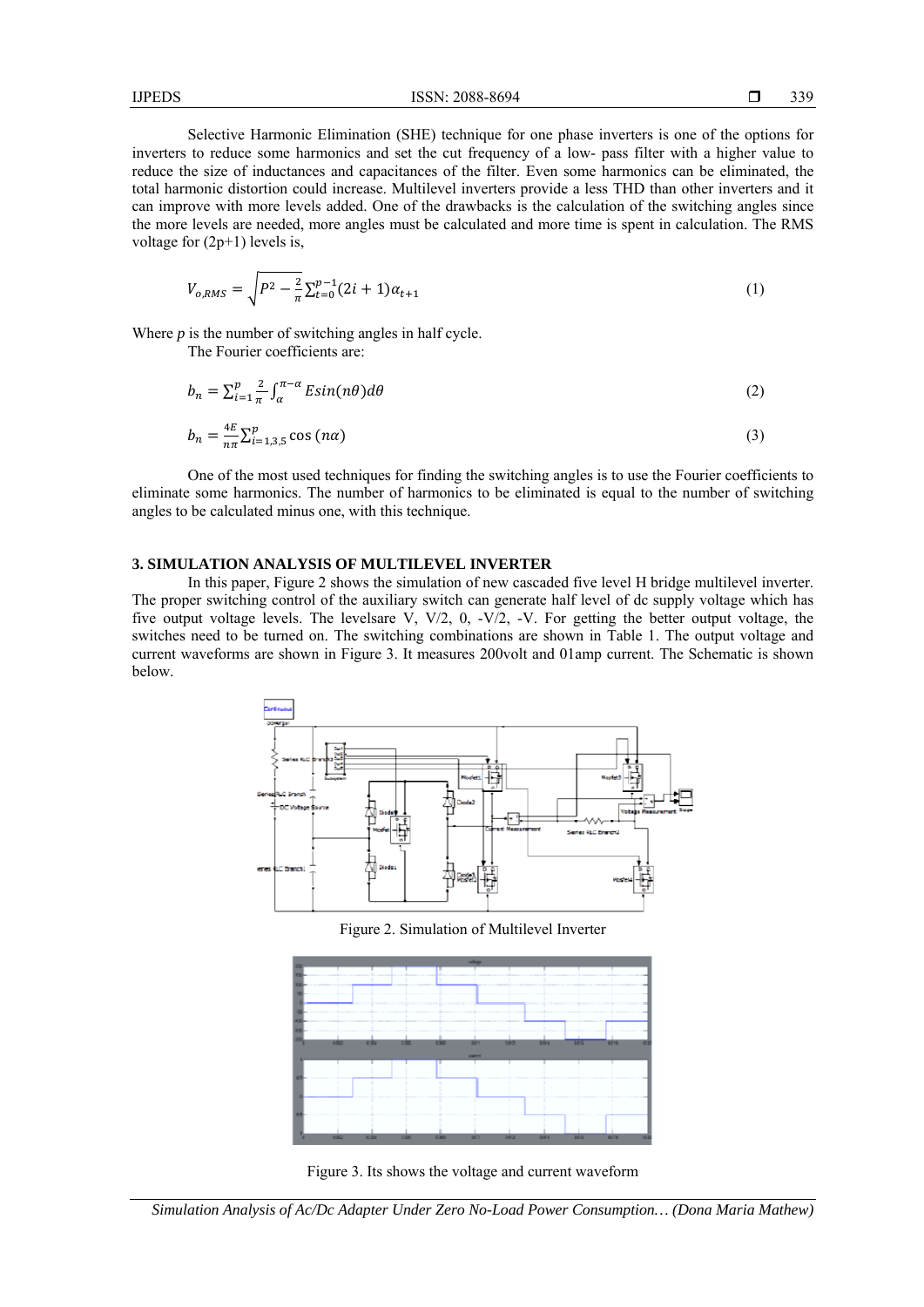The simulated result for phase voltage and its THD spectrum is shown in Figure 4. The simulated values of THD are in close agreement hence validating results. It is to be noted that the modulation index for CMLIs have been chosen randomly. The THD in output voltage increase with increase in number of levels. Nextsimulation analysis of closed loop PI control of multilevel inverter fed drive has done. Mathematical model of PMSM is simulated drive model. The closed loop PI controller is done using field oriented control to control the speed & torque of the drive.The torque speed characteristics of the drive strongly correlates with the employed modulation strategies.The entire work is simulated using MATLAB/SIMULINK software. The closed loop PI control of multilevel inverter fed drive is shown in Figure 5. Generally the PI controllers are used widely in motion control of systems. It consist of a proportional gain that produces an output directly proportional to the input error and an integration to make thesteady state error zero for a step change in the input.



Figure 4. THD value of phase voltgage



Figure 5. Closed loop analysis of multilevel Inverter



Figure 6. Output voltage waveform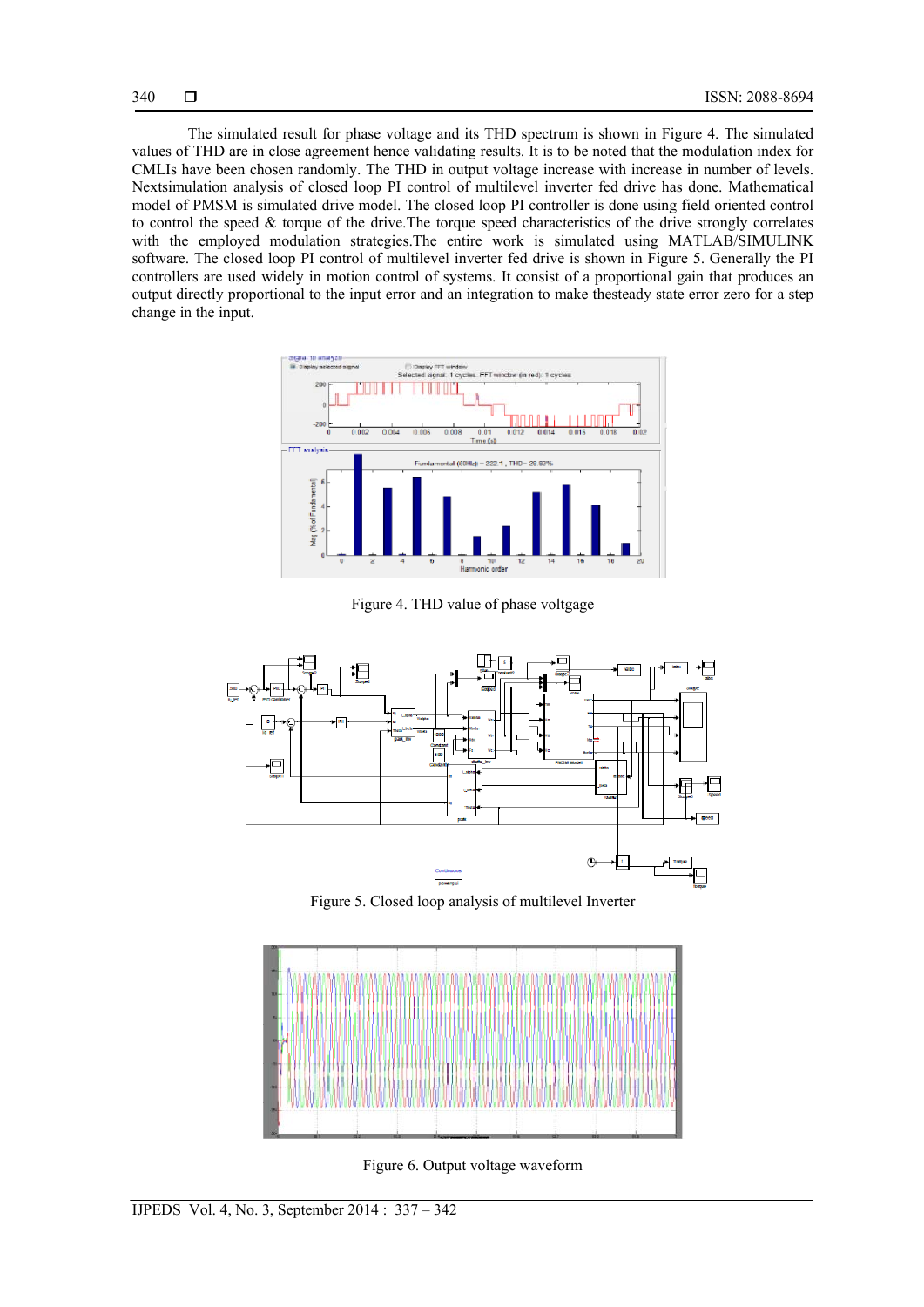

Figure 7. Output Speed, Torque and Current waveform

The output voltage of the closed loop system is shown in Figure 6 which reaches the set value, the corresponding speed, torque and current waveform of the drive system is shown in Figure 7. From the above results it implies that the speed torque characteristics of drive are having very good transient and steady state characteristics. A speed controller has been successfully designed for a drive system, so that the motor runs at the reference speed. In the above simulation the measurement of currents and voltages in each part of the system is possible, thus permitting the calculation of instantaneousor average losses, and efficiency.

#### **4. CONCLUSION**

This work has covered the simulation of multilevel inverter and closed loop multilevel inverter fed drives using MATLAB/SIMULINK software. Closed loop models are developed and they are used successfully for simulation. The simulation studies indicate that a simple way to get the desired output voltage with minimum THD. The simulation results are in line with the predictions. The closed loop PI controllers control the speed  $\&$  torque of the drive which is seen from the result. From the results, the author can conclude that the speed torque characteristics of drive are having very good transient and steady state characteristics. The hardware implementation will be done in future.

#### **REFERENCES**

- [1] Fang Zheng Peng, Jih-Sheng Lai, et al. A Multilevel Voltage-Source Inverter with Separate DC Sources for Static Var Generationǁ. *IEEE Trans. on Industry Applications*. 1996; 32(5): 1130-1138.
- [2] Jih-Sheng Lai, Fang Zheng Peng. Multilevel Converters-A New Breed of Power Convertersl. IEEE Trans. on *Industry Applications*. 1996; 32(3): 509-517.
- [3] FZ Peng, JW McKeever, DJ Adams. Cascade Multilevel Inverters for Utility Applicationsl, IECON Proceedings (Industrial Electronics Conference). 1997; 2: 437-442.
- [4] LM Tolbert, FZ Peng, TG Habetler. Multilevel converters for large electric drivesǁ. *IEEE Transactions on Industry Applications*. 1999; 35(1): 36-44.
- [5] Yan Deng, Hongyan Wang, Chao Zhang, Lei Hu, Xiangning He. *Multilevel PWM Methods Based On Control Degrees of Freedom Combination And Its Theoretical Analysis*. IEEE IAS 2005 Conference record no. 0-7803- 9208-6/05. 2005; 1692-1699.
- [6] Alan Joseph, et al. *A 24-pulse rectifier cascaded multilevel inverter with minimum number of transformer windings.* IEEE Fourtieth IAS Annual Meeting. 2005: 115-120.
- [7] J Erdman, R Kerkman, D Schlegel, G Skibinski. Effect of PWM inverters on AC motor bearing currents and shaft voltages. *IEEE Trans. Ind. Applicat.,* 1996; 32; 250259.
- [8] J von zur Gathen, J Gerhard. Modern Computer Algebra. Cambridge, U.K.: Cambridge Univ. Press. 1999.
- [9] T Kailath. Linear Systems. Englewood Cliffs, NJ: Prentice-Hall. 1980.
- [10] Klabunde, Y Zhao, TA Lipo. *Current control of 3 level rectifier/inverter drive system.* Proc. Conf. Rec. IEEE lASAnnu. Meet., 1994: 2348–2356.
- [11] Mohammed Yaichi, Mohammed-Karim Fellahpo. An Implementation Mechanisms of SVM Control Strategies Applied to Five Levels Cascaded Multi-Level Inverters. *International Journal of Power Electronics and Drive System.,* 2014; 4(2).
- [12] Laxmi Devi Sahu, Satya Prakash Dubey. ANN based Hybrid Active Power Filter for Harmonics Elimination with Distorted Mains*. International Journal of Power Electronics and Drive System*., 2012; 2(3): 241-248.